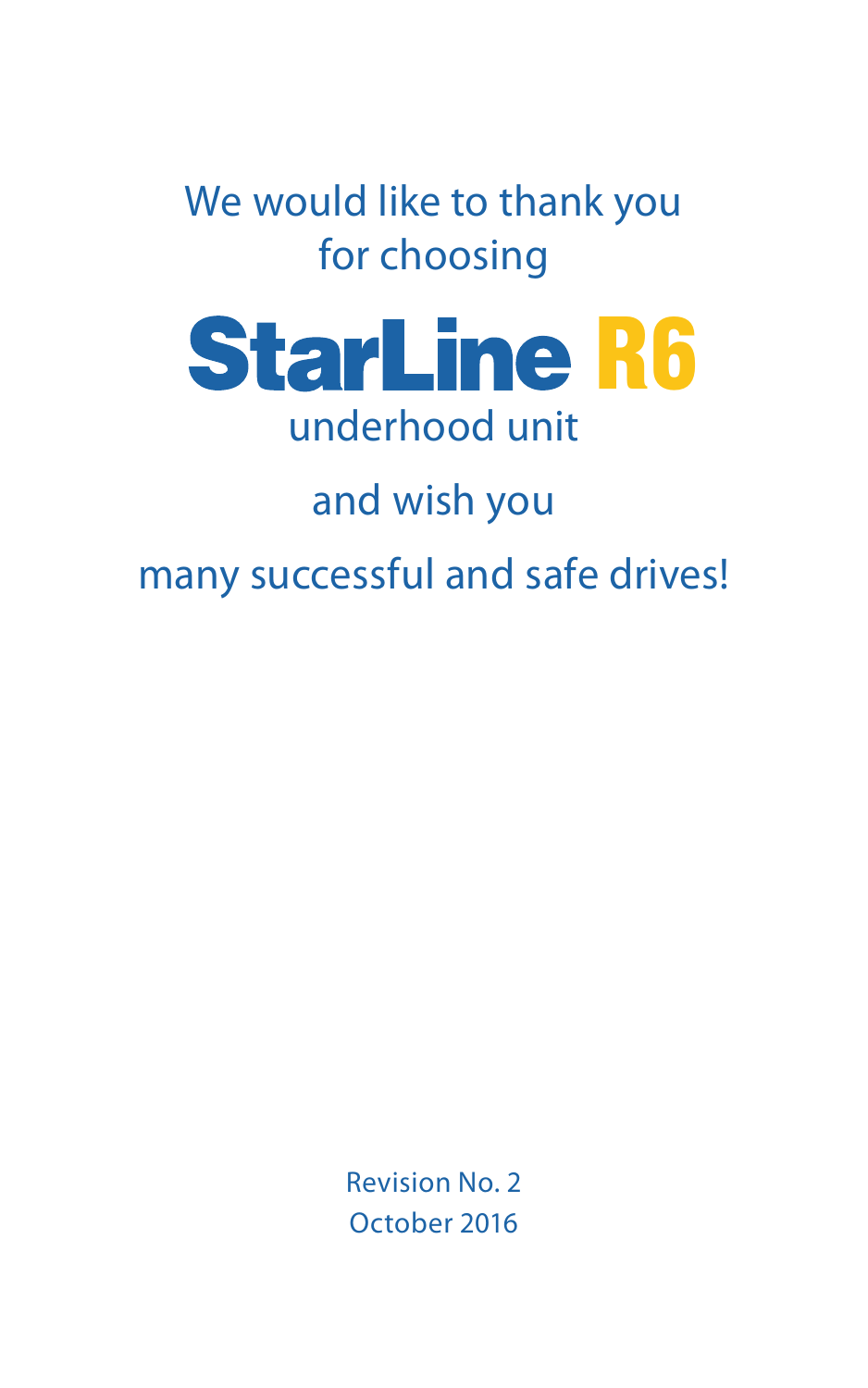# **General**

The StarLine R6 underhood unit protects your vehicle<br>from theft by blocking its engine and prevents from theft by blocking its engine and prevents intruders from accessing the underhood compartment by means of the hood lock intellectual control.



*StarLine R6 may only be used in combination with the 6th Generation StarLine security systems (X96, M96, etc.)*

Data between the main unit of a security system and a StarLine R6 are transferred via the Bluetooth Smart (BLE) protocol using a data interception protection algorithm used during device registration.

#### **Benefits of StarLine R6 underhood unit:**

- watertight housing:
- small dimensions of the unit allow for hiding it in a place any intruder would have a hard time reaching into;
- engine temperature monitoring via an external sensor supplied within the package:
- integrated motion sensor;
- hood lock and engine block intellectual control in case of a lost connection with the main unit of a security system.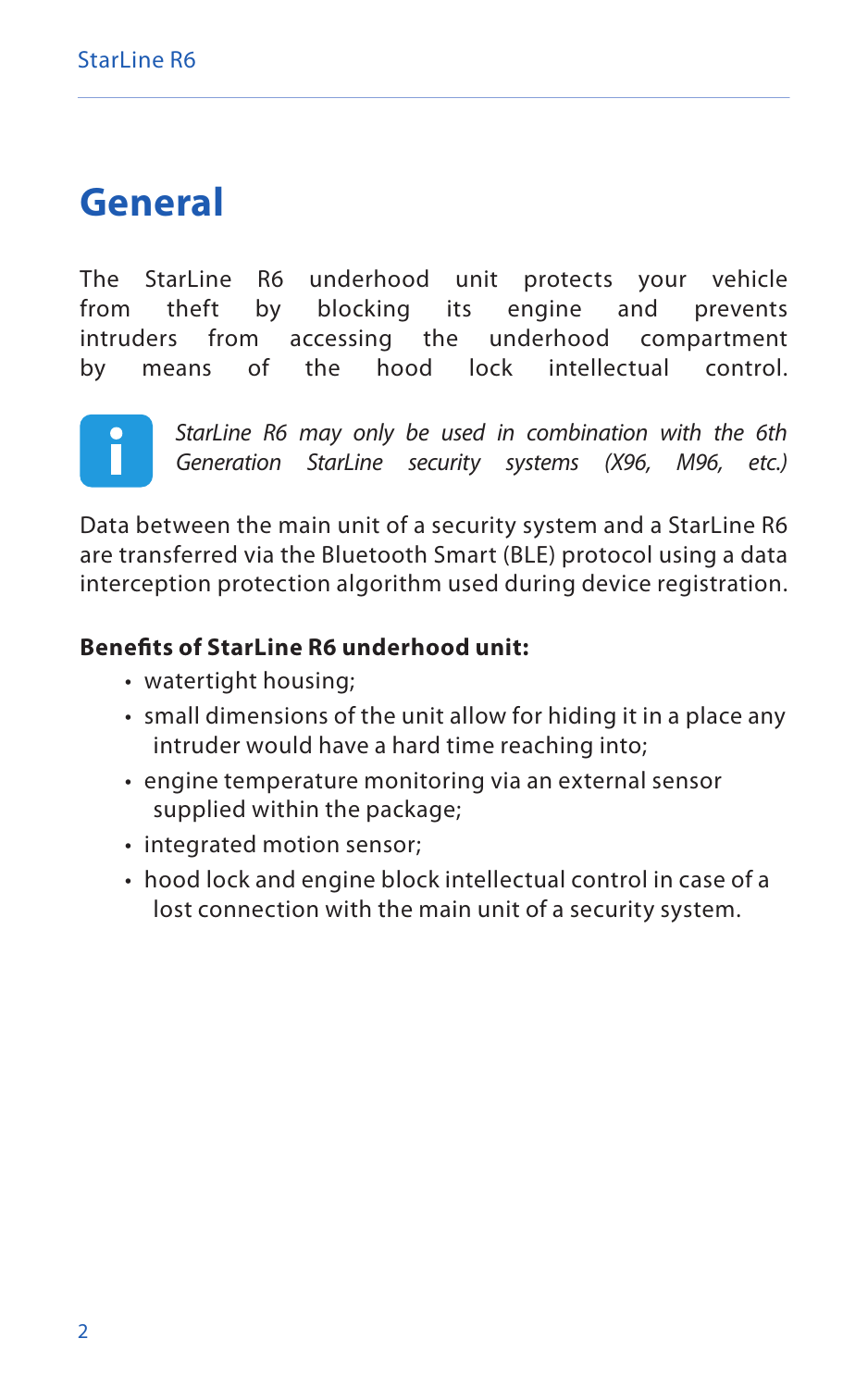# **Delivery package**

Main unit with wires

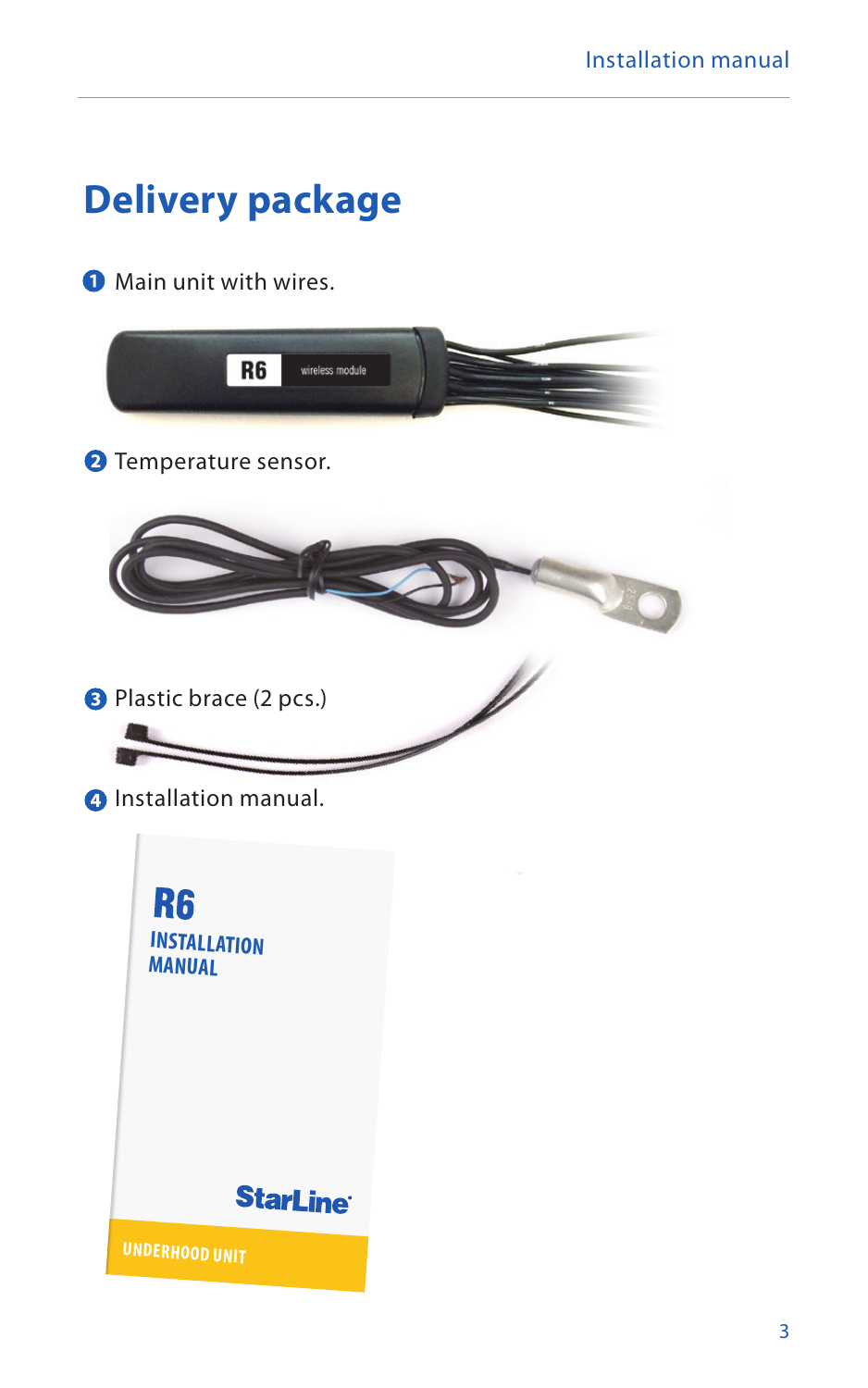# **Specifications**

| <b>Parameter</b>                                            | Value           |
|-------------------------------------------------------------|-----------------|
| Supply voltage, V                                           | $8 - 18$        |
| Current consumption, mA                                     | 1.2             |
| Maximum current at LOCK and UNLOCK<br>outputs, A            | 12              |
| Maximum permitted switched current via relay<br>contacts. A | 10              |
| Operating temperature range, °C                             | от -40 до +85   |
| Temperature sensor measuring range, °C                      | от - 40 до +150 |
| Control pulse duration of hood control, s                   | 0.8             |
| Dimensions, mm                                              | 94×24×13        |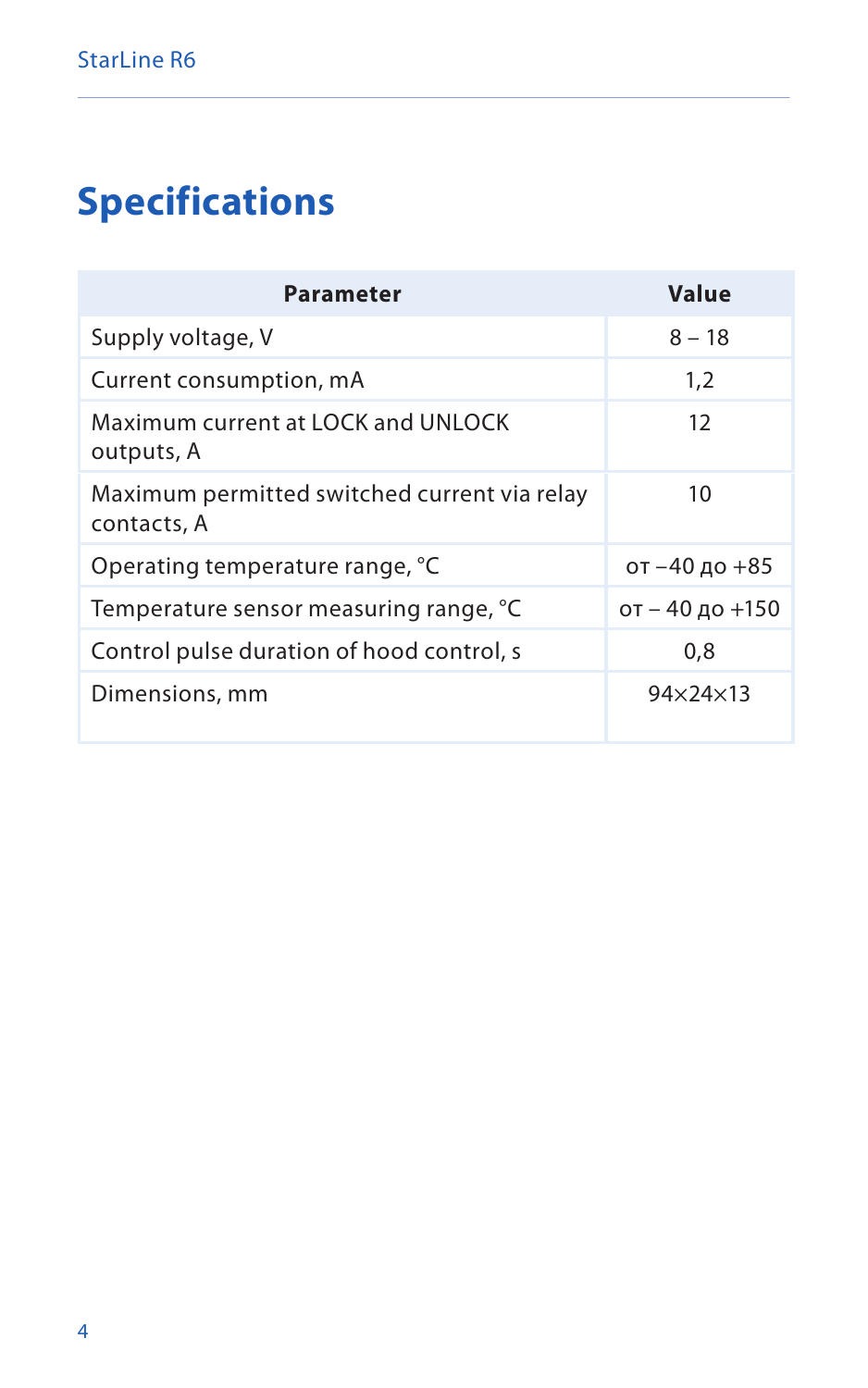# **Operation description**

## **Operation modes**

The **StarLine R6** underhood unit has two operation modes:

- normal;
- standalone.

### **Normal mode**

In normal mode the **StarLine R6** communicates with the main unit and receives its control commands for engine block, hood lock, and the alarm siren. The **StarLine R6** monitors the state of the hood, ignition, engine temperature, and transfers these data to the main unit.

### **Standalone mode**

The **StarLine R6** would switch over to the standalone mode in case of communication loss with the main unit for more than 30 seconds indicating this with a alarm siren signal.

The **StarLine R6** standalone mode has two submodes:

**•**  *armed*

**StarLine R6** enters this submode, if the security system has been armed prior to the communication loss. After the alarm siren stops, the **StarLine R6** will lock the vehicle hood.

**StarLine R6** independently controls locking, the hood lock, and the alarm siren.

**•**  *disarmed*

**StarLine R6** enters this submode, if the security system has been disarmed prior to the communication loss.

#### **Locking, hood lock, and alarm siren control is not performed in this mode.**

After connection with the main unit of the security system is reestablished, the **StarLine R6** will automatically return to the *normal operation mode.*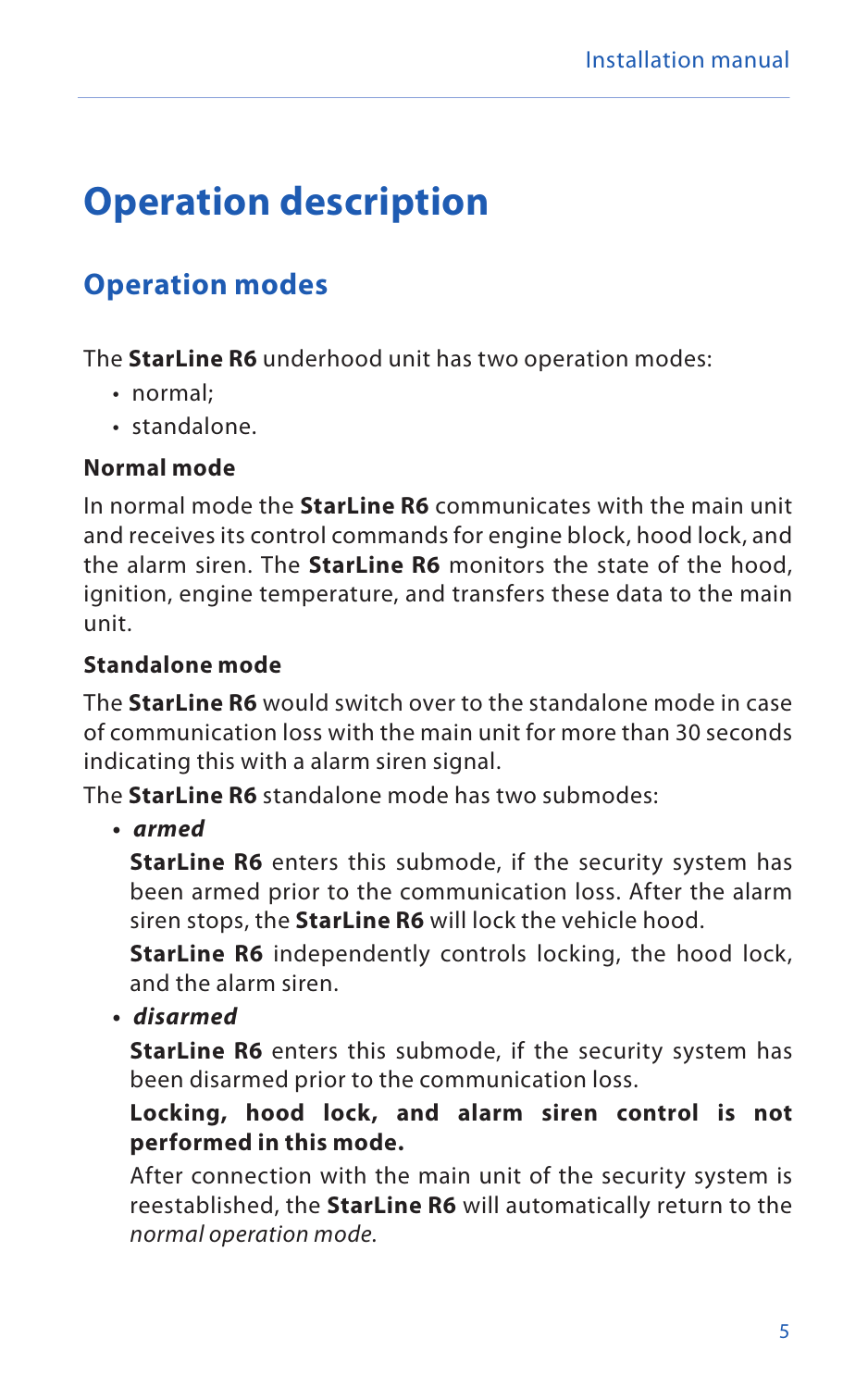## **Engine blocking**

#### *Normal mode*

While in the normal operation mode, the **StarLine R6** blocks the engine at a command of the main unit.

#### *Standalone mode*

While in the standalone mode, the engine can be blocked by either of the following events:

• *when the ignition is turned on*

The engine will be blocked the moment the ignition is turned on.

• *when the vehicle starts moving* (if the **IGN** wire is disconnected)

The engine will be blocked for 30 seconds after the vehicle starts moving, then the **StarLine R6** will unlock the engine until the next attempt to move the vehicle. After three attempts, the **StarLine R6** will lock the engine until the connection with the security system is reestablished.

## **Control of bonnet lock**

- *While in the normal mode,* hood lock control is done with main unit commands.
- *While in the standalone mode,* if the system had been armed before, the **StarLine R6** would lock the hood whenever communication with the main unit is lost.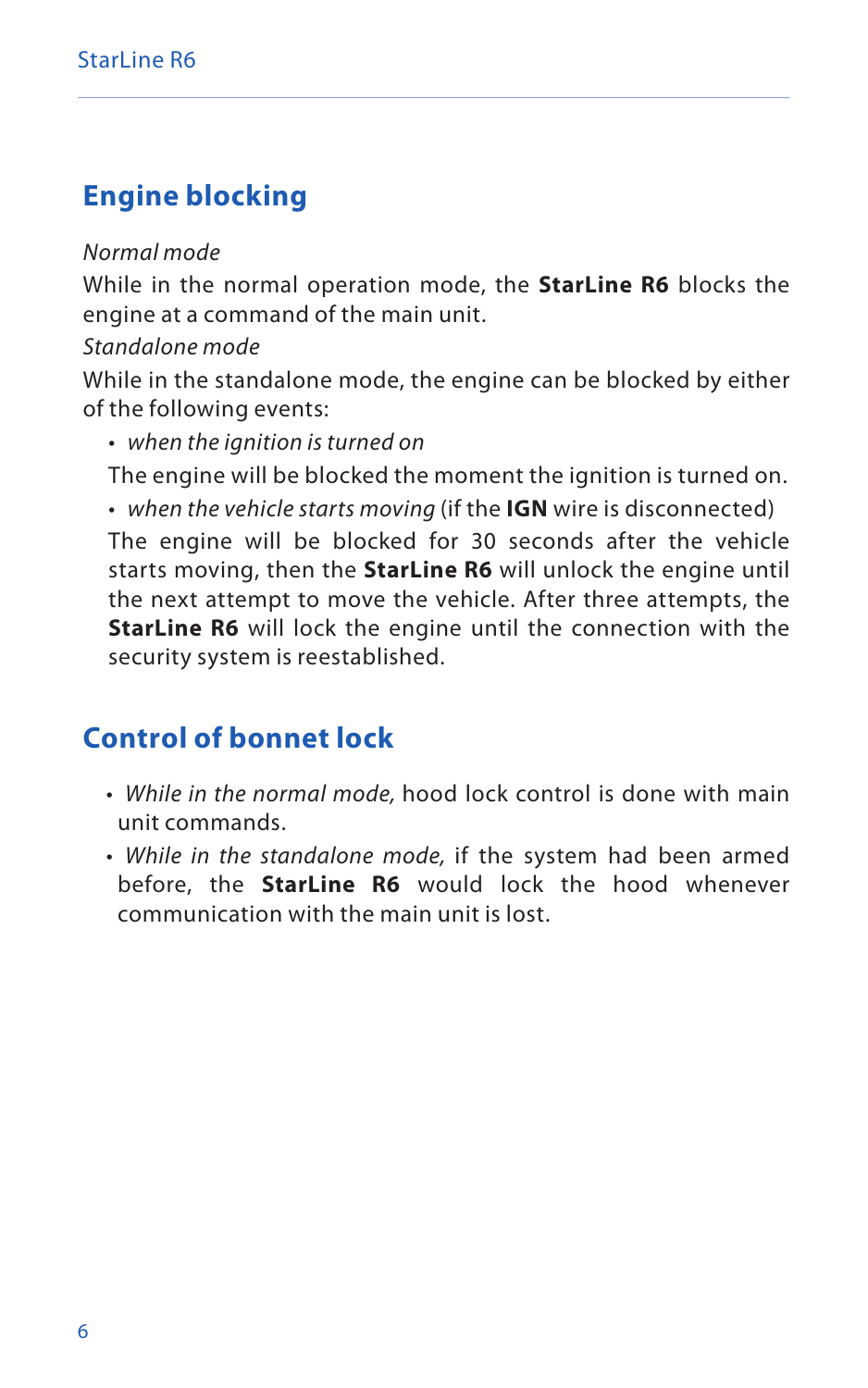### **Alarm siren control**

*While in the normal mode*, alarm siren control is done with main unit commands.

*In the standalone mode*, the **StarLine R6** independently controls the alarm siren.

The **StarLine R6** turns on sound alarm in the following situations:

- communication with the main unit is lost (30 s long intermittent alarm siren signal);
- either of the following security zones is disturbed:
	- hood, motion sensor (30 s long continuous alarm siren signal);
	- ignition (continuous alarm siren signal until the ignition is turned off).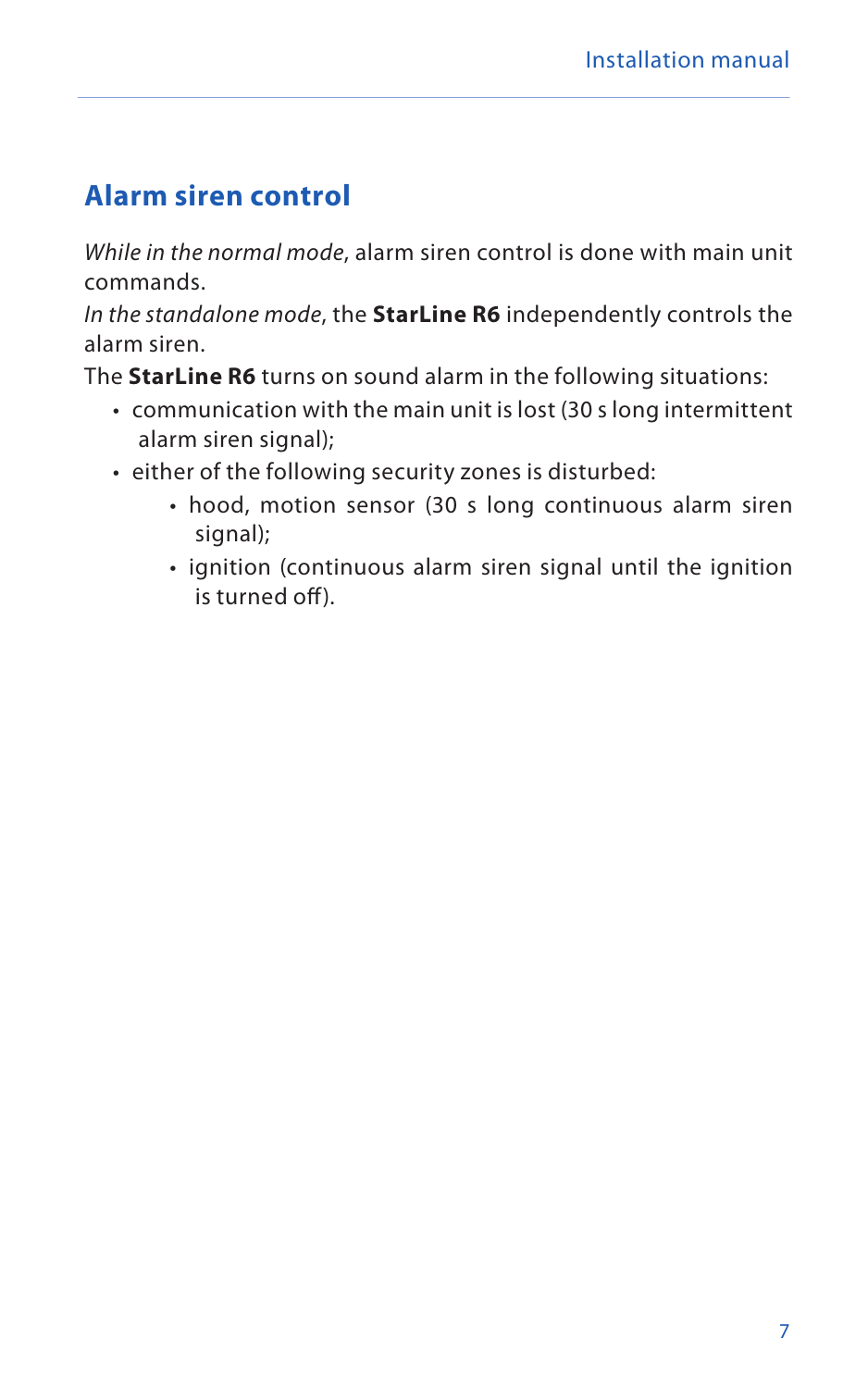# **General installation requirements**

The **StarLine R6** underhood unit is designed for installation on vehicles with 12 V voltage.

The **StarLine R6** should be installed under the vehicle hood. Locate the unit in a hidden place so that it would not contact moving parts of the vehicle. Fasten the housing with plastic braces.

#### **Connection of power circuits**

Power supply is connected using two wires: +12 V (**BAT** wire) and "ground" (**GND** wire).

First of all, connect the "ground" wire. For connection to the "ground" use the "ground" bolt or nut. At that, crimp the terminal on the wire for the corresponding fastener diameter. The "ground" wire shall not be connected to the body by means of a self-tapping screw. The connection point should be treated with corrosionpreventive compound.

In order to connect +12 V (the **BAT** wire), you will need to use regular circuits of the vehicle with constant +12 V voltage and a minimum cross section of 2 mm2, or connect directly to the car's battery. The **BAT** wire should be connected via the fuse included in the delivery set.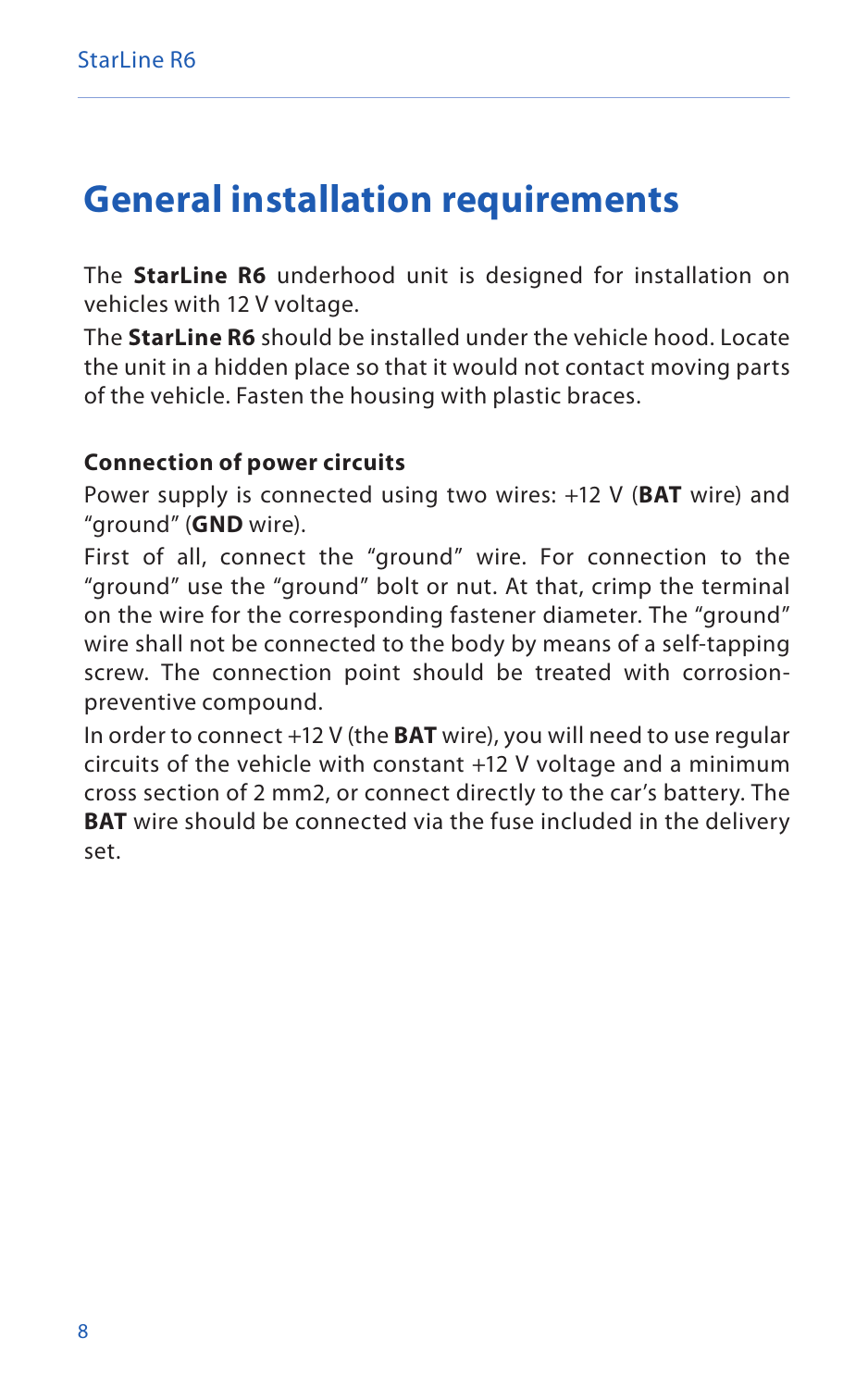# **Wiring diagram**

## **Connection diagram**

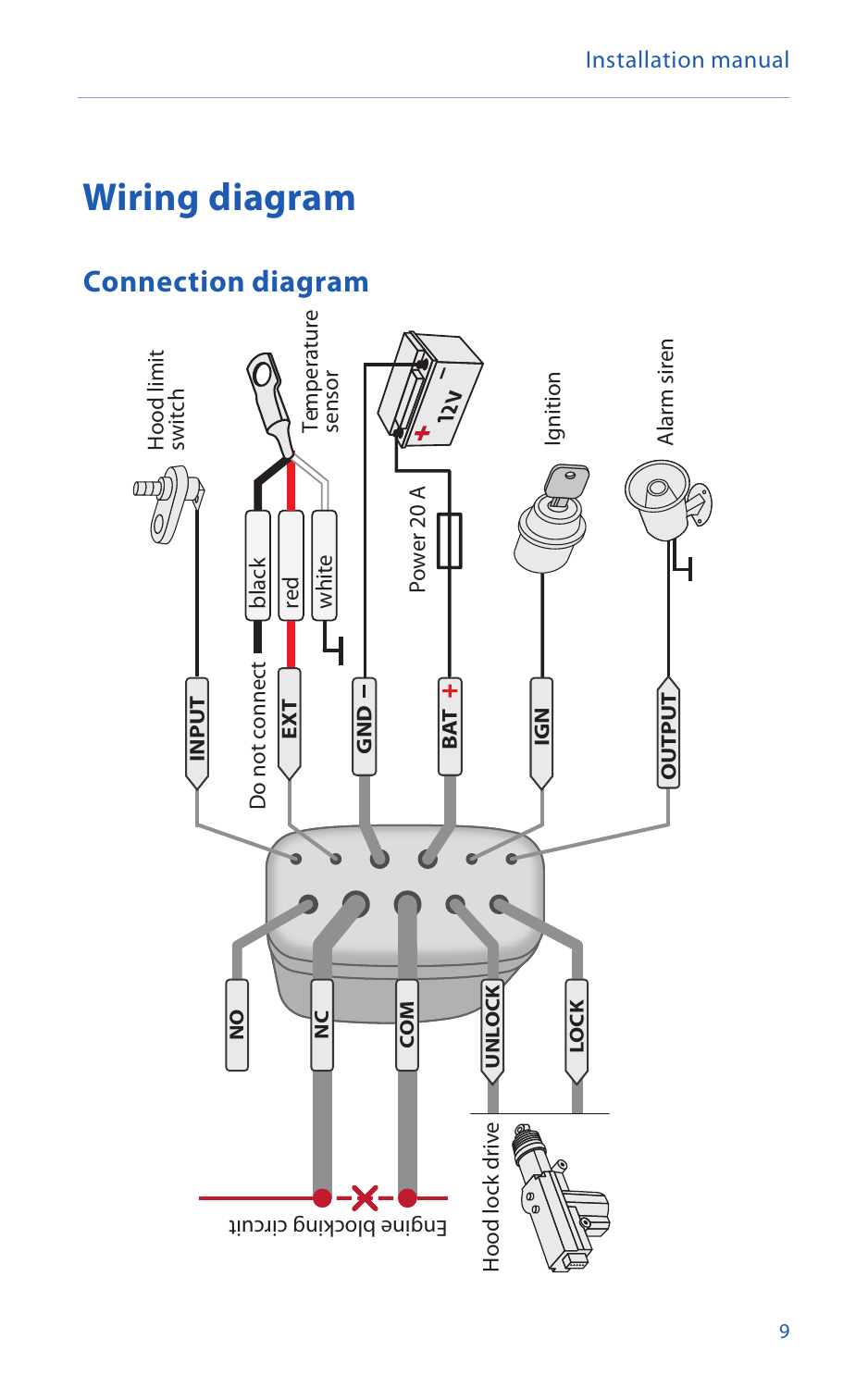# **Description of external outputs**

### **Diagram of external outputs**



## **Designation of external outputs**

| <b>Marking</b> | Assignment                            |
|----------------|---------------------------------------|
| <b>GND</b>     | Ground (-)                            |
| <b>BAT</b>     | Power $(+)$                           |
| IGN            | $l$ qnition $(+)$                     |
| <b>NO</b>      | Normally open contact of relay (NO)   |
| NC.            | Normally closed contact of relay (NC) |
| <b>COM</b>     | Common relay contact                  |
| <b>UNLOCK</b>  | Hood lock open pulse                  |
| LOCK           | Hood lock close pulse                 |
| <b>INPUT</b>   | Hood limit switch input (-)           |
| <b>OUTPUT</b>  | Output to the alarm siren $(+)$       |
| <b>EXT</b>     | Temperature sensor input              |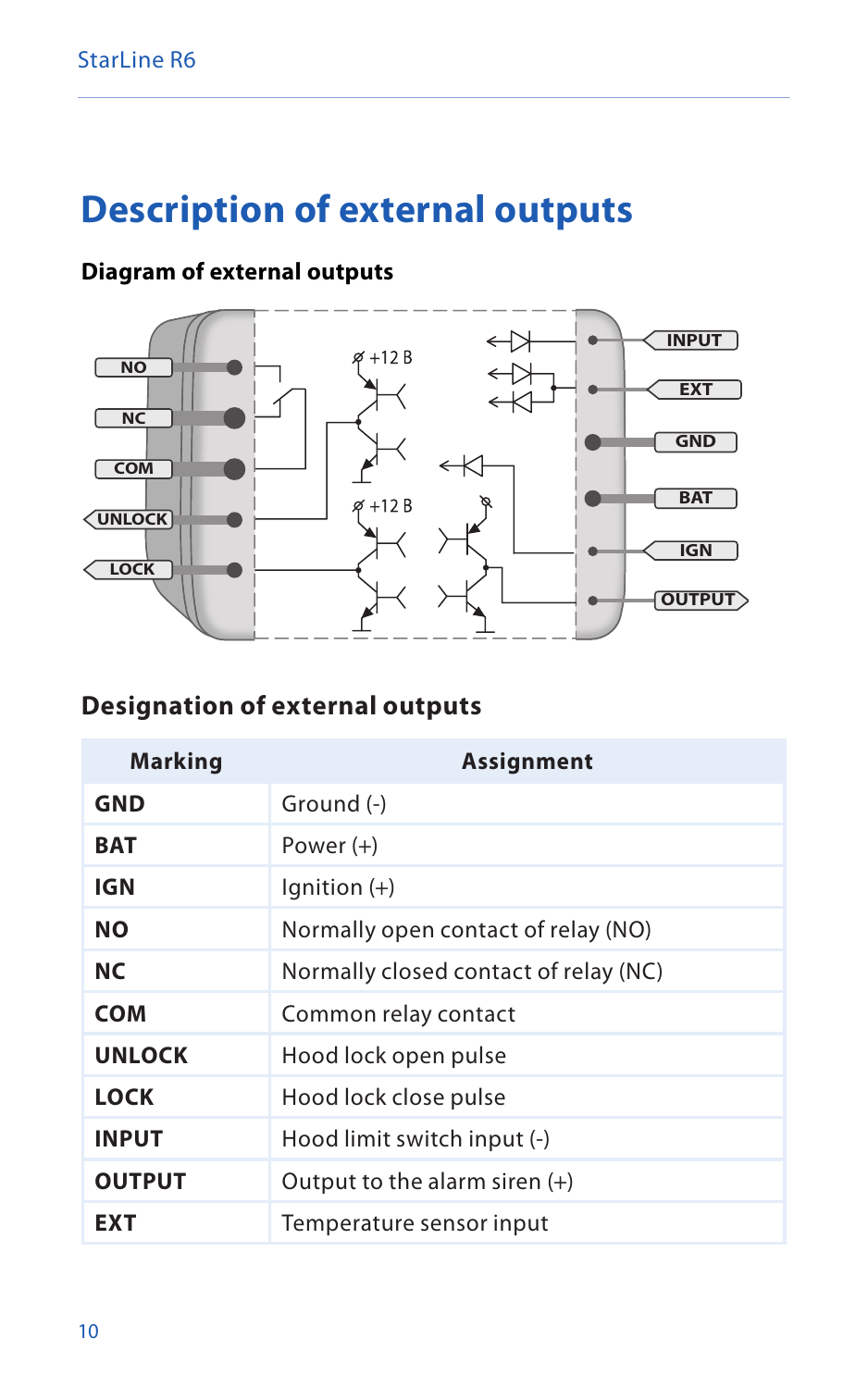**IGN wire –** input for connection to the vehicle ignition. The **IGN** wire shall have the potential of +12 V during ignition switch-on and engine operation.

**NO, NC, COM wires –** outputs of the built-in electromechanical relay, are connected to the engine blocking circuit. Blocking can be performed using normally closed (**COM** and **NC**) and normally open (**COM** and **NO**) contacts. When wiring these circuits, it is necessary to observe the length and cross-section of wires used for switching, because switched current can be significant. If current in the blocked circuit exceeds 10 A, an additional external relay should be used.



*Example of using NO contacts for blocking*

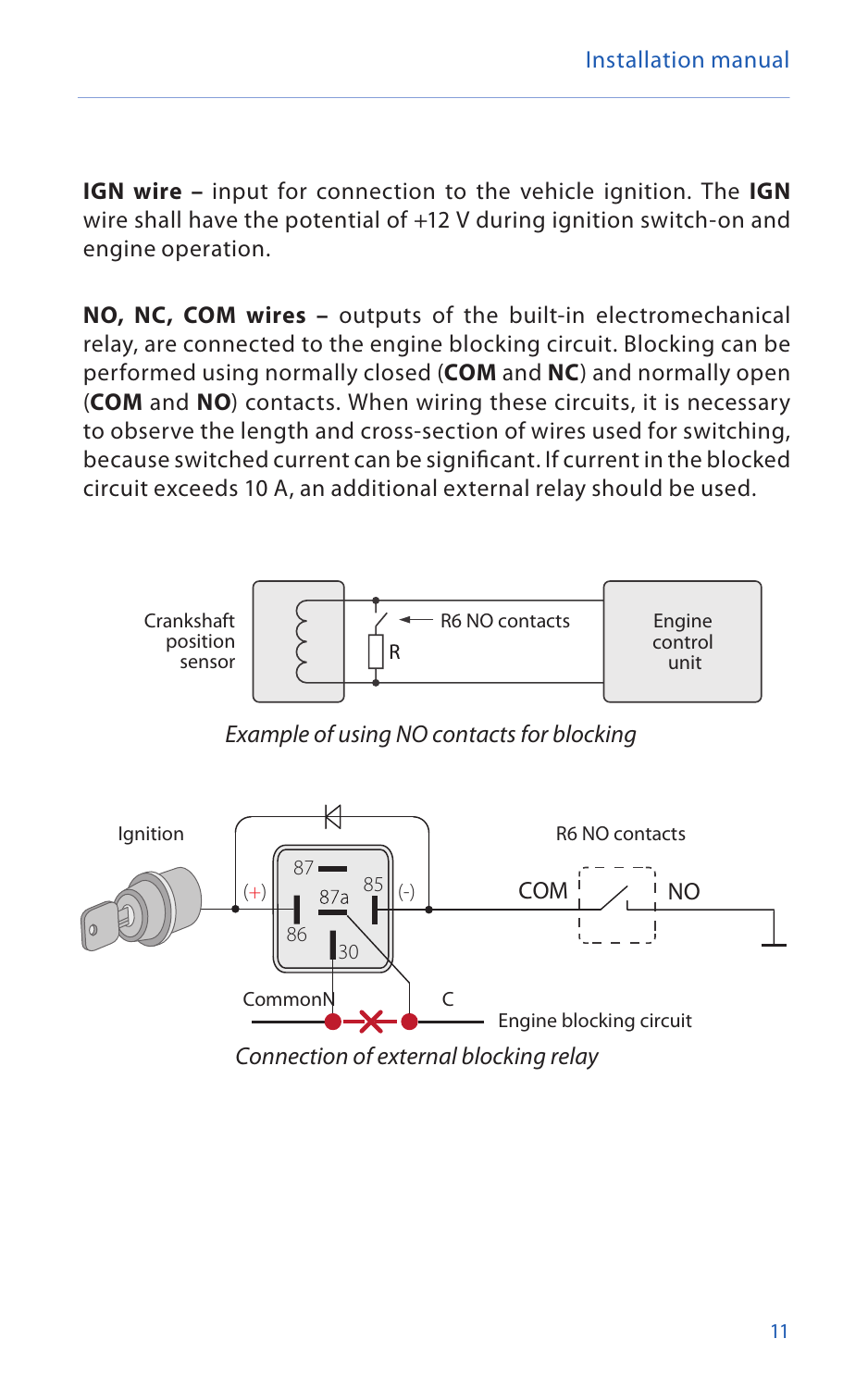**UNLOCK, LOCK wires –** power outputs for controlling the hood lock electrical drive. The outputs are built according to the power scheme (the maximum output current is 12 A), therefore no additional power modules are required for lock control. Whenever the hood is unlocked, a +12 V pulse is generated at the **UNLOCK** wire for 0.8 s. Whenever the hood is locked, a +12 V pulse is generated at the **LOCK** wire for 0.8 s.

| Output        | "Open" pulse | "Close" pulse |
|---------------|--------------|---------------|
| <b>UNLOCK</b> |              | $\sim$        |
| <b>LOCK</b>   | $\sim$       |               |

**INPUT wire** – this wire is connected to the hood limit switch, letting the system monitor the hood status

**OUTPUT wire** – alarm siren control output. The maximum permitted current is 2 A. Connect one of the alarm siren wires with the **OUTPUT** wire, and connect the other wire with the "ground"

**EXT wire** – temperature sensor input. The two-wire temperature sensor should be connected to the wires **EXT** and **GND** with any polarity.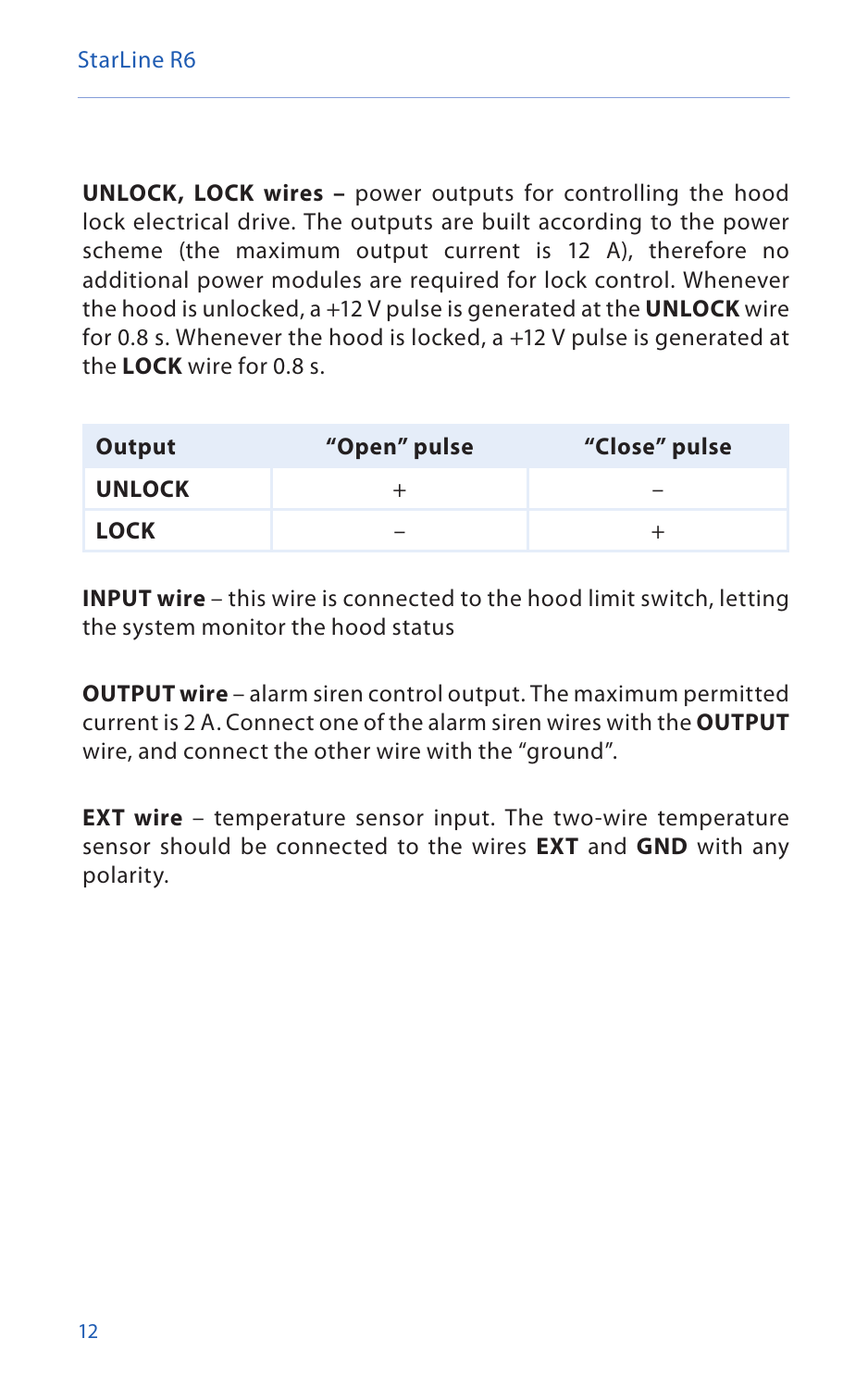# **Registering the underhood unit**

If a **StarLine R6** underhood unit was purchased separately from the security system, it must be registered within the main unit memory.

#### **Registration procedure for StarLine R6 unit:**

1. Switch off the ignition.

2. Disconnect the **ВАТ**, **OUTPUT** and **INPUT** wires from the car circuits.

3. Disarm the vehicle (refer to the security system manual) and switch the security system to the device registration mode.

4. Interconnect the **OUTPUT** and **INPUT** wires of the **StarLine R6**.

5. Supply power (**BAT** and **GND** wires).

6. In 10 seconds after successful registration the security system will generate sound signal.

7. Disconnect the **BAT** wire from the car circuits, then open the **OUTPUT** and **INPUT** wires.

8. Check operation of the **StarLine R6**.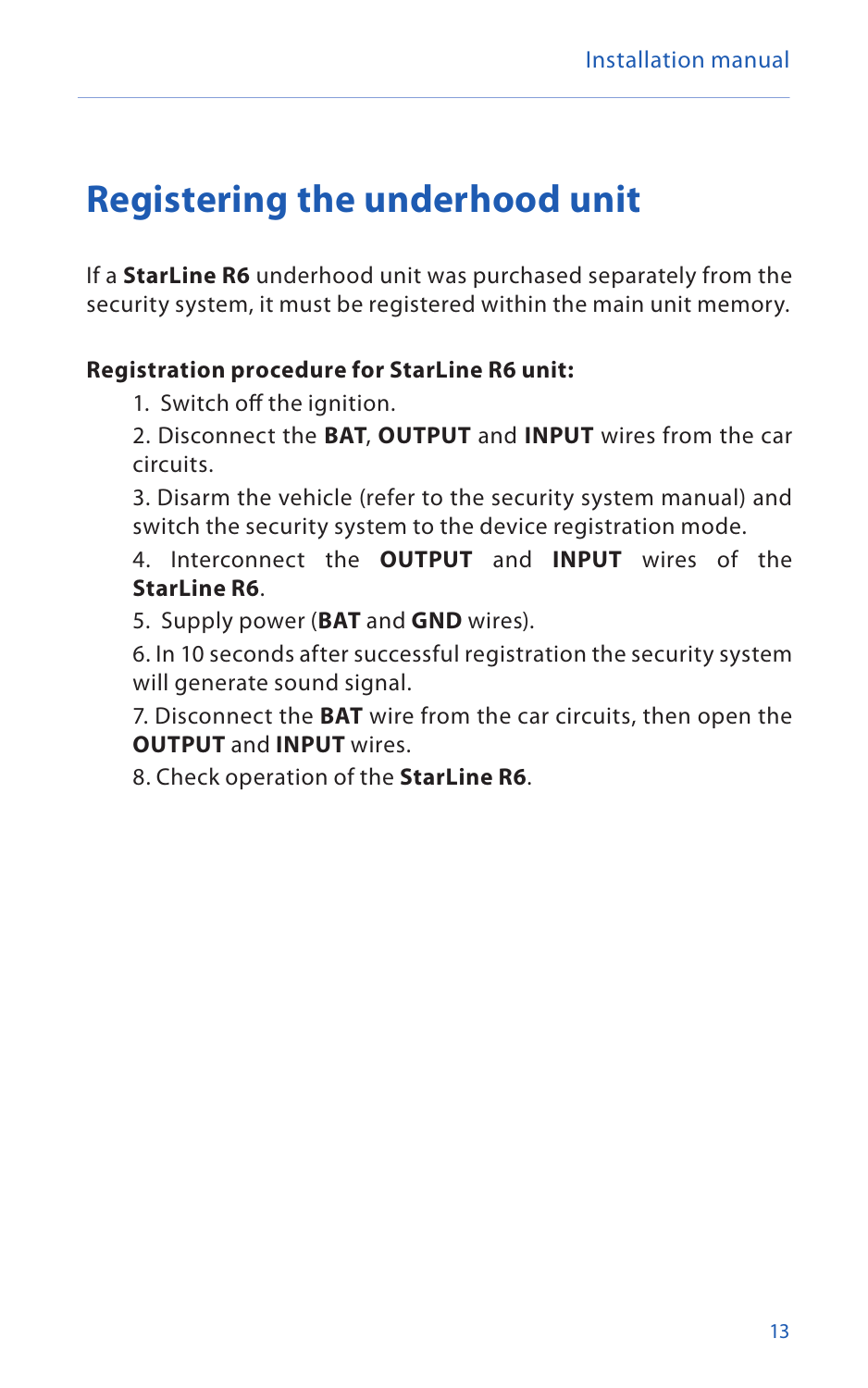The manufacturer reserves the right to change the design and elements without prior notification

Manufacturer: Limited Liability Company "Scientific and Production Association StarLine" (LLC "SPA StarLine") 194044, Russia, Saint Petersburg, 9 Komissara Smirnova Str., letter A, office 204